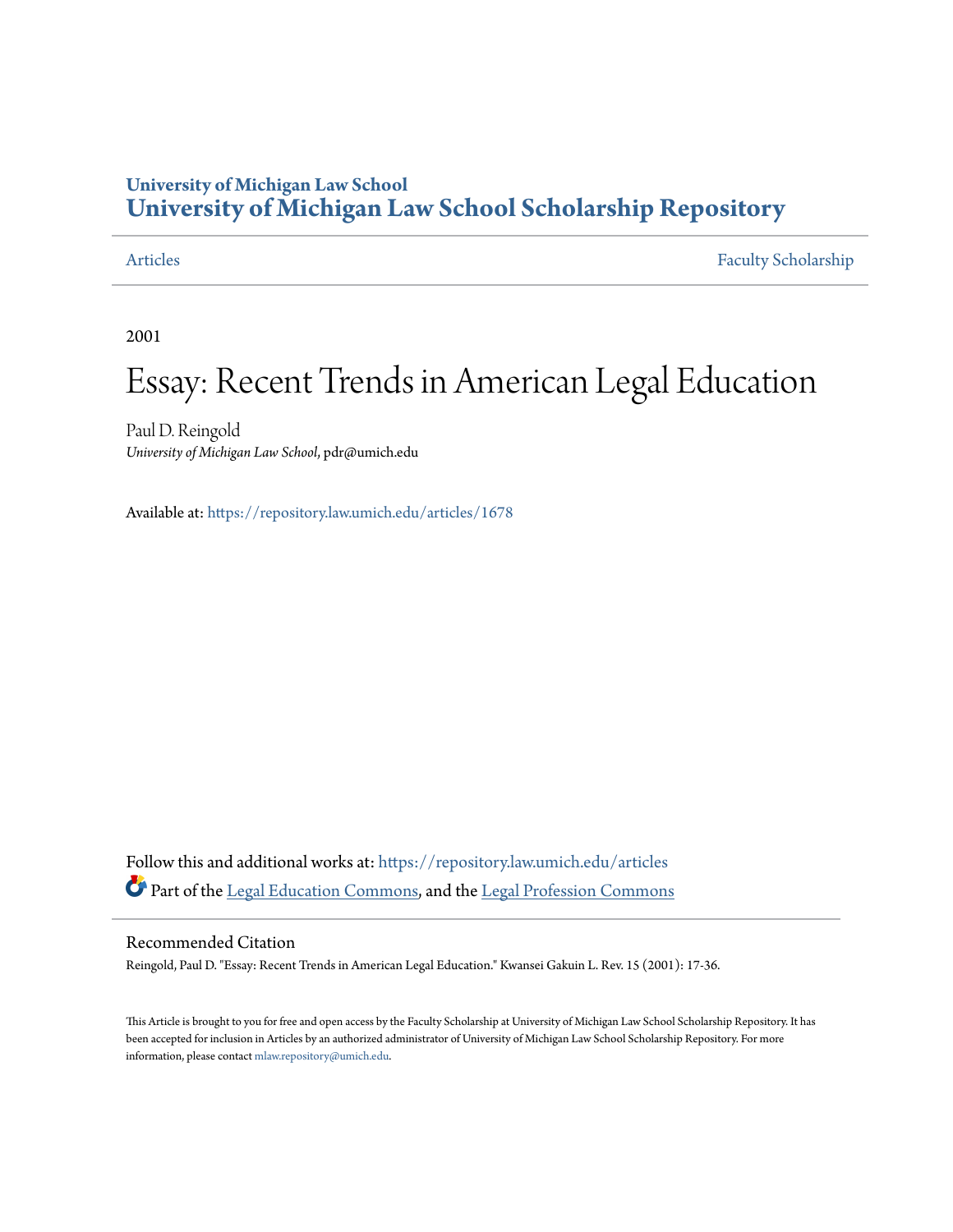#### Essay: Recent Trends in American Legal Education

#### Paul D. Reingold\*

#### Introduction 1

An American law professor in Japan has much more to learn than to teach. A foreigner like me - who comes to Japan on short notice, with no knowledge of Japanese culture and institutions, and with no Japanese language skills - sets himself a formidable task. Happily, the courtesy of my hosts, the patience of my colleagues, and the devotion of my students, have made for a delightful visit. I thank all of you.

You asked me to talk about American legal education. As you surely know, the system of legal education in the U.S. is very different from the system of legal education in Japan. In this talk I will start with a little history. Then I will describe the present legal education system in some detail, to give you an overview of its structure, and of the core curriculum as it is taught at most law schools. Next I will discuss recent developments in legal education, to bring you up to date. I will end with some of the problems that face U.S. law schools, and in particular I will address a unique problem that confronts my own school, the University of Michigan Law School.

#### 1. History

To practice law in the U.S. originally required no formal education at all. Until the middle of the nineteenth century, a man (and in those days it was all men) learned the profession by serving as an apprentice to others, the same as in any other trade. Famous American presidents like Thomas Jefferson (the third President, and an author of the U.S. Constitution) and Abraham Lincoln (the President during the American Civil War) home-schooled for the most part, and learned law by serving in the law offices of established attorneys, who taught them. Even the early justices of the U.S. Supreme Court "read law" and apprenticed with other lawyers (what the English call "articling") to learn the profession. By Lincoln's time, in 1 860, only nine of the 39 states required a specific period of study before the bar examination. Moreover, at that time the bar examination was oral, and it was quite easy to pass.<sup>2</sup>

Some practicing lawyers began to specialize in keeping apprentices, and it was in

<sup>\*</sup> Clinical Professor of Law, and Director, Michigan Clinical Law Program, The University of Michigan Law School (U.S.A.), Visiting Professor, Kwansei Gakuin University, Department of Law, Spring Term 1999.

This paper is a slightly expanded and edited version of a talk delivered to the law faculty in June 1999.

<sup>2</sup> In this section, as well in the section on American law teaching, I have borrowed heavily from Burnham, An Introduction to American Law, (2d ed. West Group 1999), Chapter IV. Professor Burnham served as a visiting professor at Kwansei Gakuin University, Department of Law, in May 2000, and he also lectured in Japan in 1995.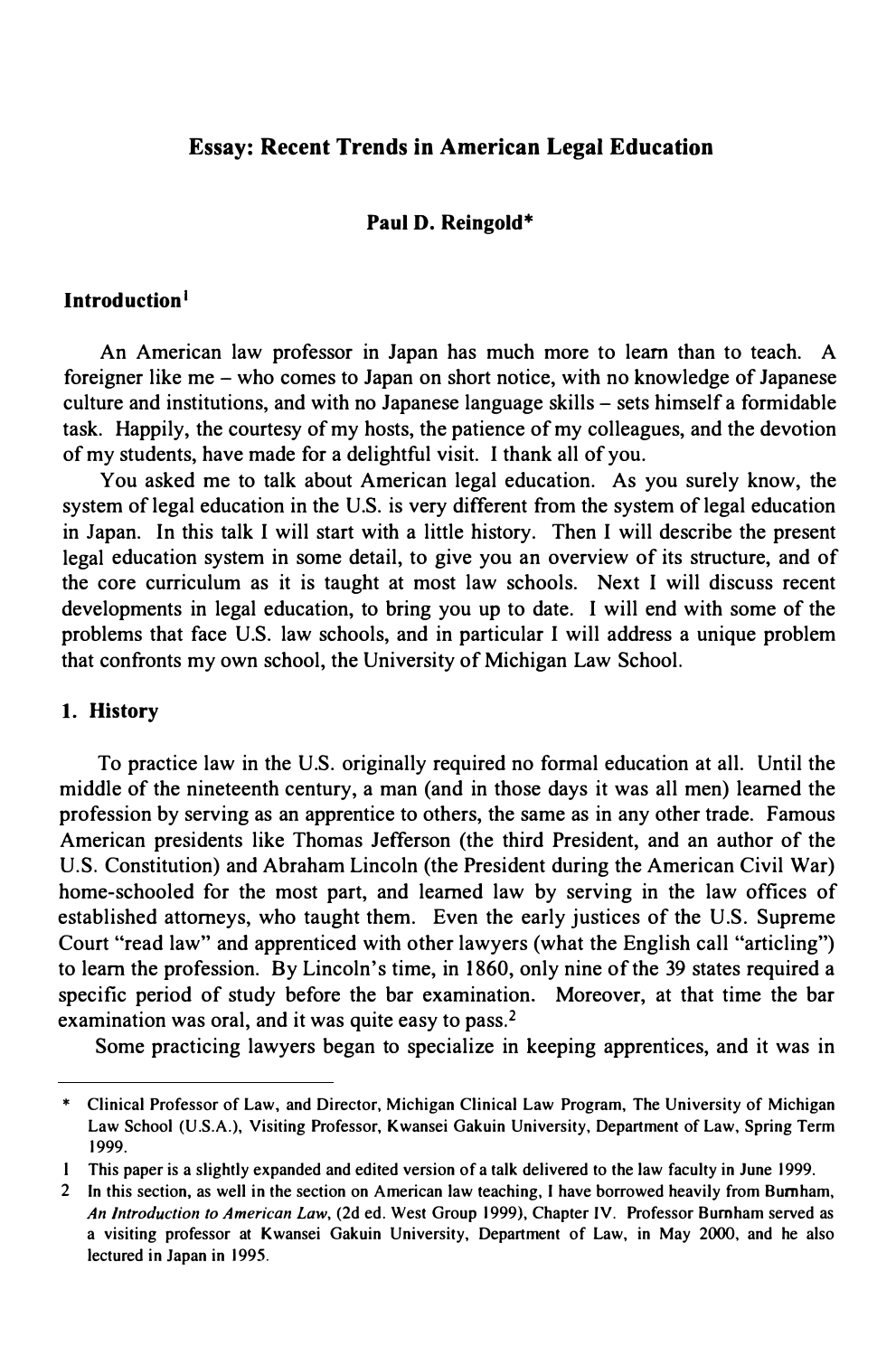this way that the first "law schools" were born. By the mid-nineteenth century, universities began to show an interest in acquiring these schools. Lawyers have always been in a position of power and influence in American society, and the universities wanted the benefits that having a law department would bring them. To this day, however, law departments of universities are called "law schools" because of their original independent status.

In 1878 the American Bar Association was formed. The ABA was the first major professional organization for lawyers. One of its missions was to establish uniform educational requirements, in order to strengthen the profession. Over time, because of the ABA's increasing influence, a longer course of legal study became more common. In the twentieth century, the practice of apprenticeship or articling declined, and more and more states began to require a formal education in law. Today all U.S. lawyers must attend a three-year post-graduate law school. So the modern course of study is: first, complete high school; second, complete a four-year undergraduate program resulting in a baccalaureate degree or its equivalent; and third, complete three years of law school.

In every state, in order to sit for the bar examination, applicants must now have a Juris Doctor degree.<sup>3</sup> Note that I said, "In every state." The licensing of lawyers, the same as the licensing of most other trades and professions, remains a *state* function. Each state supreme court decides what is required for licensure (to be admitted to practice in that state), and admission to the state bar is governed by a state board of bar examiners.

Not surprisingly, the 50 states vary considerably in their requirements. For example, if a person attends law school in the state of Wisconsin, and wants to practice there, the bar examination is waived: he or she is presumed to know the law well enough to be admitted without examination. Wisconsin is unusual because it has but one law school, at the state university, in the state capital city. Wisconsin apparently has enough confidence in its own graduates that it is willing to let them practice law without testing their readiness. Other states require every applicant - even the most accomplished lawyers, who might have been licensed for years in other states  $-$  to take the bar exam.<sup>4</sup>

But apart from exceptions like Wisconsin, the ABA's influence has been substantial. Most states have adopted a uniform "multi-state" bar examination, which is an all-day multiple choice exam, designed to test a law graduate's knowledge of basic

<sup>3</sup> Some U.S. law schools grant advanced graduate degrees in law, usually an LL.M. after two years, and an S.J.D. if a dissertation is written. But both are ordinarily *academic* degrees, sought by teachers. Neither is required to practice law. Many foreign lawyers and law students also earn advanced graduate degrees in the U.S., after having completed law school in their home country.

<sup>4</sup> Many states permit experienced lawyers to "waive in" to the bar - that is, anyone who has practiced for five years in one state may apply to be admitted in another state, without examination, provided that the "sending" state allows the same easy access to lawyers from the "receiving" state. These mutual arrangements are referred to as "reciprocity." Some states, however, choose not to grant reciprocity, usually out of a fear that far more lawyers will move in than will move out. States like Florida and California, in warm climates, attract many retirees, who might compete with full-time members of the bar. By refusing reciprocity and requiring that all new residents take the bar examination, these states are able to prevent retirees from flooding the legal market with part-time practitioners.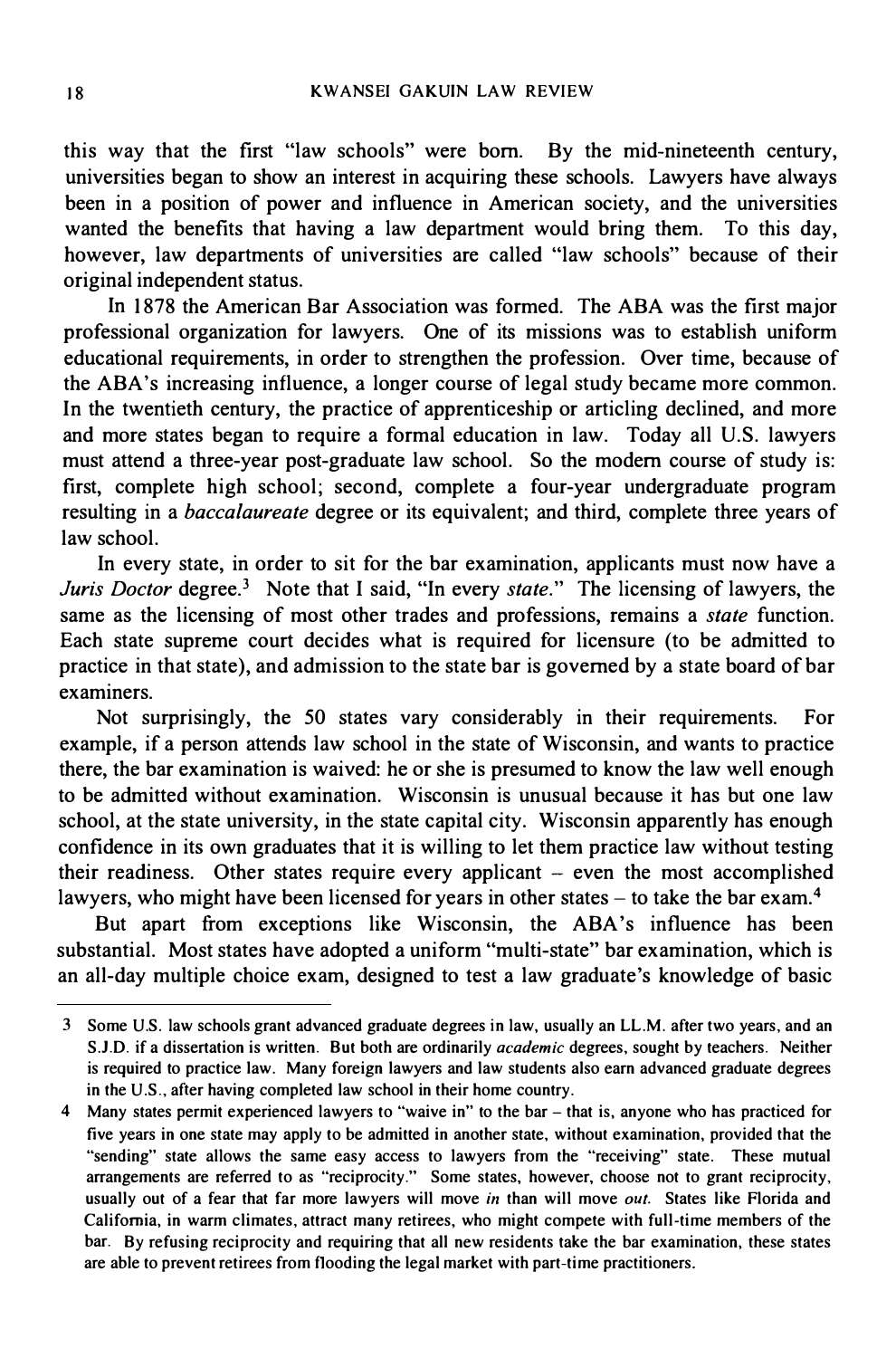substantive law. Most states also add a second day of short essay questions, designed to test the law graduate's knowledge of the substantive and procedural law unique to that state. The score required to pass the multi-state exam is also set by the state: a passing grade in one state may be a failing grade in another. In some states, if the score on the multi-state examination is high enough, then the state (essay) portion of the exam will not be read or graded.

Given what I have said about the bar exam, you might think that most law schools would design their curriculum with the bar exam in mind, to guarantee that their graduates do well on the exam. But that is not so. Indeed, at most law schools, and especially at the elite law schools, nothing could be further from the truth. The bar exam is viewed as something entirely separate from law school, and not as a part of formal legal education.

Most students graduate in May and take the bar exam in late July. Between May and July graduates attend rigorous private "bar review" courses to help them pass the exam. The bar review courses are like the *juku* system in Japan: for-profit private classes and tutors prepare students for the licensing exam, outside of the educational system. Unlike law schools, the bar review courses give students detailed outlines of the substantive rules of law, trying to anticipate every possible question on the examination. Studying for the bar is mostly a task of rote memorization, and to tell the truth, most students forget what they learned within a few weeks (or in my case within a few hours) of taking the exam.

In thinking about the curriculum of American law schools, you must also remember that students admitted to law school are a diverse group, with no common academic training. All of them will have a B.A. degree (or its equivalent), but in the U.S. there is a very wide range of undergraduate study. American undergraduate education is called "liberal arts."

Many colleges and universities have distribution requirements to make sure that students do not specialize too much: they must take a certain number of courses outside their major field, "distributed" among the humanities, the arts, the social sciences, and the hard sciences. The curriculum is intended to be wide-ranging, with minimal specialization. Students entering law school, therefore, may have majored in English literature, or history, or political science, or economics, or psychology, or sociology, or even physics or biology or geology. So law schools admit students from all over the academic map: the only thing the new law students have in common is essentially no prior study of law!

#### 2. Curriculum

#### a. The First Year

The first year of law school is viewed as a kind of indoctrination into legal reasoning. It is a very tough year. Students are immersed in reading cases and being questioned about them. In the first year the professors stress the ability to make fine distinctions, to engage in sympathetic counter-argument (that is, to make and meet arguments for different propositions or outcomes arising out of the same set of facts). The first-year curriculum at most schools is mandatory. Students customarily study five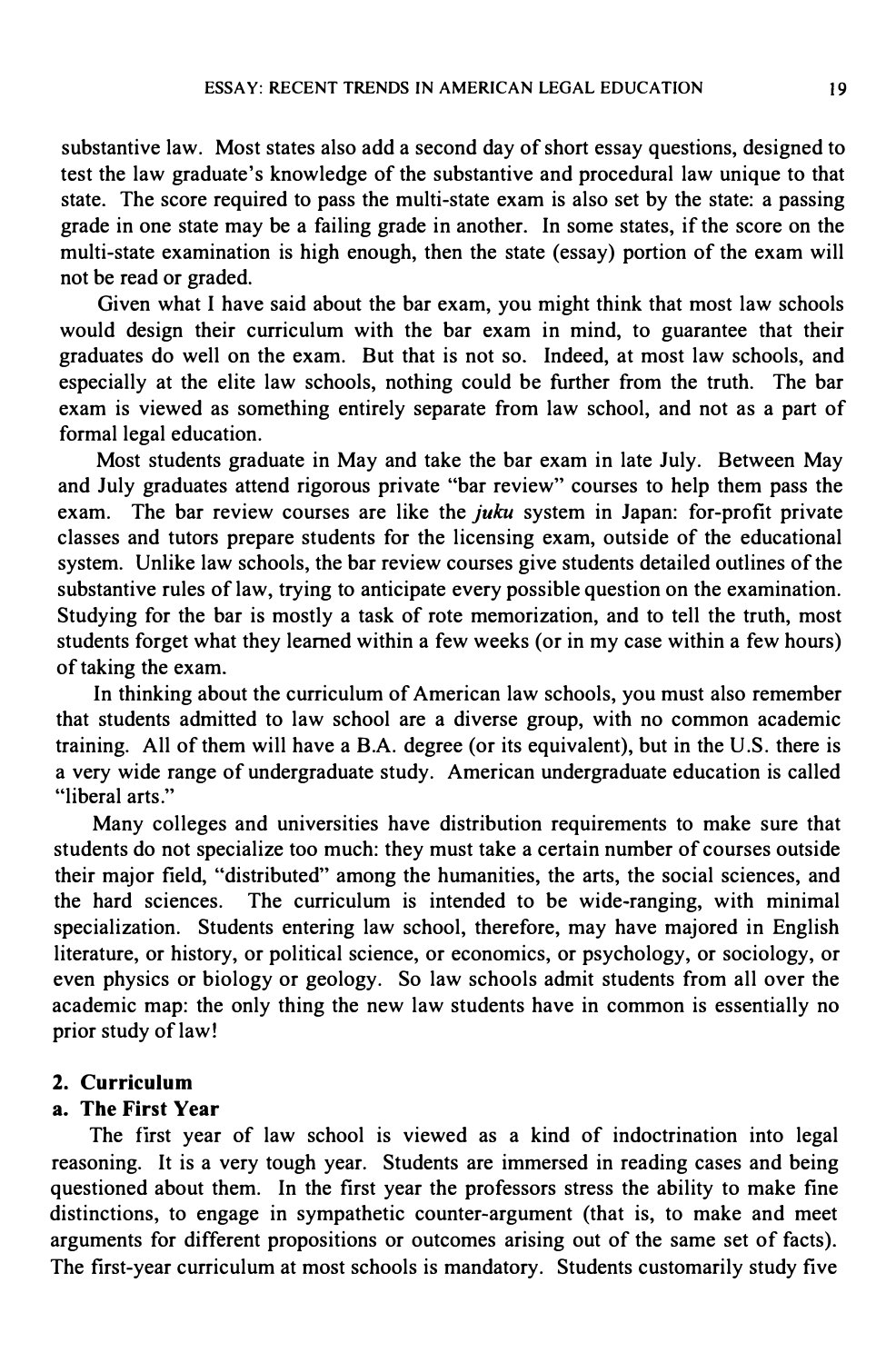courses: torts, property (both of which include a fair amount of English legal history), contracts, federal civil procedure, and either criminal law or constitutional law, or both.

Most of these are year-long courses, taught in large sections  $(60-100+)$  students). But the classes emphatically are not lectures: most of the teaching is done by calling on students. The professor conducts a series of conversations with the students, asking progressively harder questions. The goal is to engage the students. The theory is that students will learn more and better if they are active participants in their education than if they are mere passive receivers of the teacher's wisdom. For a Japanese student accustomed to lectures, the give and take  $-$  the sense of challenge and debate that characterizes an American law school class - can be profoundly disorienting. First-year courses do not focus on the substance of the law (or not only on that), but instead force the students to think, to argue, to defend their positions against intellectual attacks by their professors and their peers.

This style of teaching is often called the "Socratic method" (because it was used by Socrates in the famous dialogues of Plato). But today the Socratic method has been modified to allow broader discussion and less rigid control by the questioner. In the first year the "case method" of teaching is also used. This was a teaching method developed at the Harvard Law School in the early twentieth century. In the case method students read mostly appellate opinions, learning how to argue from one case to another, using analogy and inductive and deductive reasoning.

In a Socratic-style class, using the case method, the professor will first ask about the case itself: its facts, and the legal rules that can be derived from it. But then the professor will move on to harder issues. Students will be asked to explain the court's legal reasoning, and why the court applied a legal rule the way it did. The professor may ask the students about the implications of a rule: when and how it should be applied in similar situations. Or the professor may explore the public policy behind a legal rule, and push the students to think about how a different policy might result in a different rule (or a different application of the rule in this case).

Many law teachers would say that the purpose of the first year is to teach students "to think like a lawyer"  $-$  to adopt a style of reasoning rather than to learn the specific subjects (although both will occur in a successful first-year class). My own view is that the first year puts too much emphasis on the "case method," with the result that the curriculum exaggerates the importance of legal rules and pays too little attention to the facts of the case. In appellate cases the facts are presented as if they were true, and set in stone. But in my experience, both the life of the law and the outcome of most cases depend upon the development and presentation of the facts. (Really I mean the development and presentation of the *proofs*, because the "facts" in most cases are disputed, and often they remain unknowable, even after trial.)

#### b. The Second and Third Years

The second and third years of law school, in contrast to the first, are almost entirely elective. Usually students take four or five courses a term, including some large classes and some small classes or seminars. Students know that they must pass the bar examination, and therefore they take courses in the substantive areas that are covered by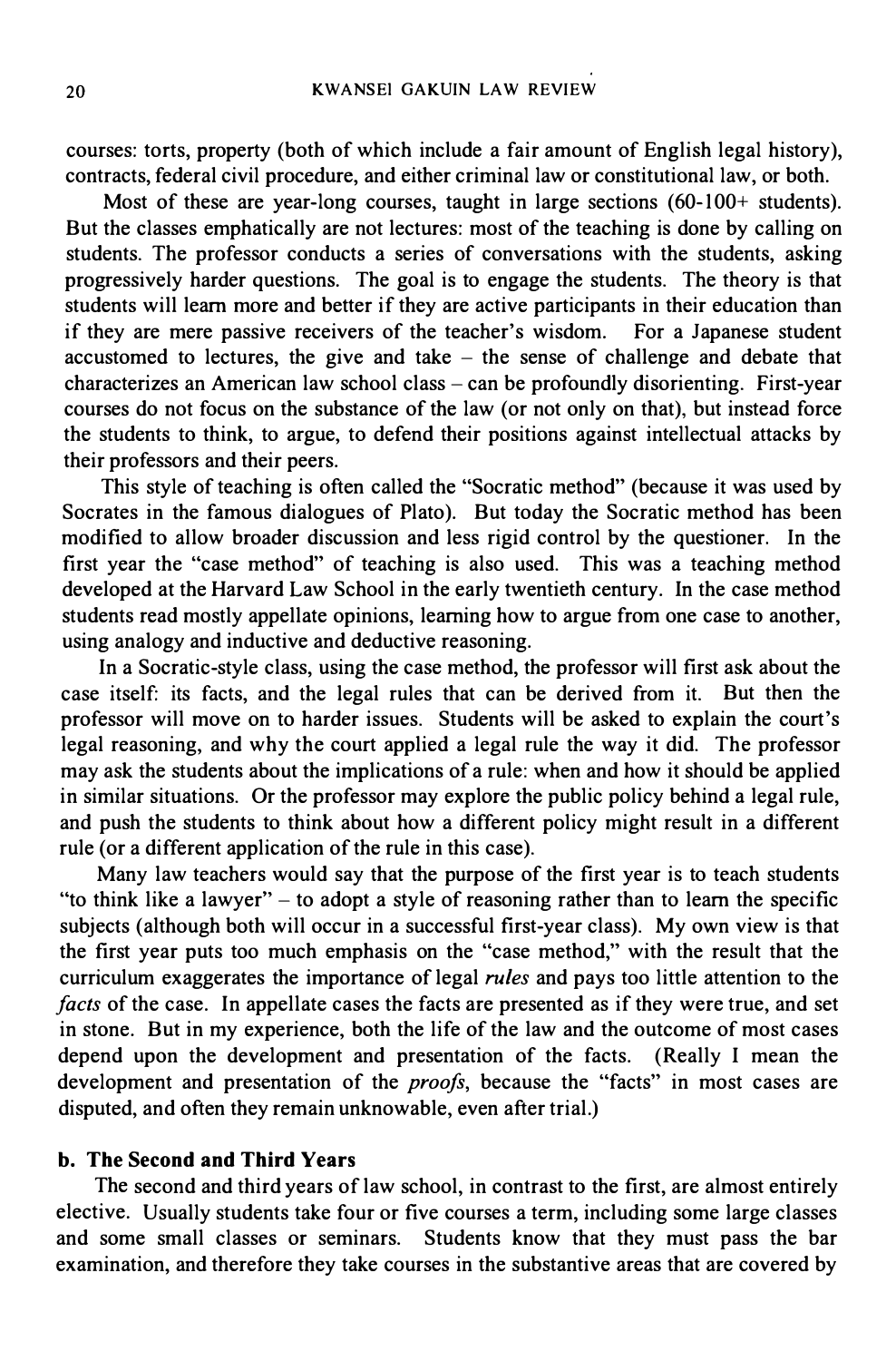the multi-state exam. Many schools also encourage students to take certain core courses that are viewed as central to the training of any lawyer, no matter what his or her specialty will turn out to be. These core courses include commercial transactions, business organization, tax, labor law, trusts and estates (the law of wills and inheritance), administrative law, conflicts of laws, and so forth. But it is probably fair to say that no two law professors would recommend the same list of "core" courses. Every professor has his or her own opinion about what are the most important courses offered, and about what a lawyer ought to know before starting practice.

Other popular courses are anti-trust law, insurance law, international law, environmental law, immigration law, family law, patent and copyright law (now often called intellectual property law), and so on. These are usually one-term courses, offered for three or four credits (which means that they meet for three or four class hours a week). Some courses are taught in sequence, to allow for specialization. For example, complex litigation might follow advanced civil procedure, or advanced constitutional law might follow a jurisdiction course. Sequences of courses are common in tax (including gift and estate taxation), in individual rights (including the First Amendment), and also in legal history and jurisprudence.<sup>5</sup>

But today everyone recognizes that the substantive law has gotten so  $big$  – there are so many fields of specialization in practice  $-$  that it is impossible to teach *all* the law in law school. Therefore most law schools let students choose their own courses after the first year, so that they can get a solid grounding in the areas that most interest them. Some law schools also require a substantial research project (or require it for honors), so students might take an advanced seminar or independent study in order to write a lengthy research paper.

#### c. Extracurricular Activities

In addition to classes, it is common for students to be active in student organizations like the newspaper, moot court competitions, and student government, but almost never to the exclusion of their studies. Grades are important when it comes to jobs, because many law firms and government departments will only hire graduates who finish at or near the top of the class. As a result, law students tend to be highly competitive with each other, and law schools have a reputation for being quite cutthroat (compared to other graduate schools). Especially for students who want to become law school teachers, academic performance is crucial: most law schools will only interview candidates with exceptional academic records. Unlike in Japan, where undergraduate law majors may devote a lot of attention to sports clubs and other student organizations, in the U.S. most law students take their studies so seriously that they have little time for anything  $else.$ <sup>6</sup> For some students law school is a time of real intellectual awakening.

<sup>5</sup> A copy of the catalogue of any major U.S. law school will show an astonishing number and variety of courses.

<sup>6</sup> Again, it is hard to generalize. At the top law schools, very few students have outside jobs, and student clubs play a relatively minor role in the life of the school. At some law schools, however, many students have jobs, and some may even work full time and take their law classes at night. At these schools extracurricular activities may play a bigger role, especially if they can help students to land full-time law jobs upon graduation.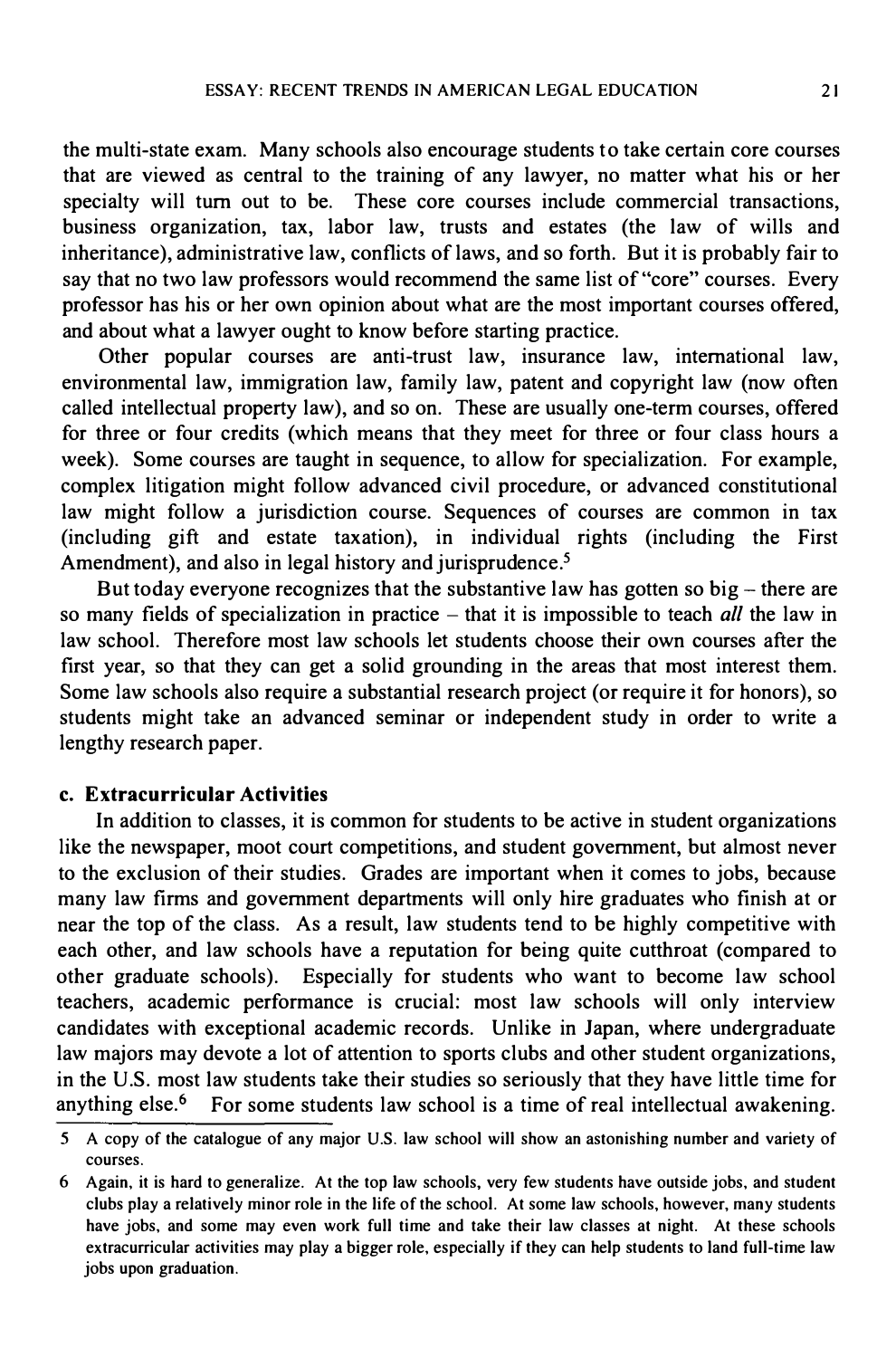For others law school is a demanding rite of passage, but it is not a particularly happy three years, because the workload is so very high.

The most important and prestigious extra-curricular activity is the law review.<sup>7</sup> As you may know, the U.S. is unusual in that most of the best American law journals are run by students: professors publish primarily in journals that are juried and edited by students. For example, the Harvard Law Review and the Yale Law Journal (two of the best journals) have *student* editorial boards who review the submissions, choose what to publish, edit the work, and produce each issue of the journal. They may have faculty advisors, but the great bulk of the work of publishing the journal is done exclusively by the students - usually by those who are among the top students at the law school. Because serving on, and writing for, the law review can be a considerable education in itself, student editors devote an enormous of time and effort to it, and at many schools they can receive academic credit for their work.

Despite the rigor and difficulty of law school, the field of law remains attractive to students in the U.S. The three-year course to a graduate degree is shorter than all other professional schools except business school, which takes two years for an M.B.A. (Also, business is not really regarded as a "profession" in the U.S., and it is viewed as being less intellectually challenging than law.) At present admission to law school remains in high demand. There are now more than 185 ABA-accredited law schools in the U.S., and that number is growing.

#### 3. New Developments

I have given you an overview of American legal education. Let me now move on to what is new in the law schools, which I think you will find even more interesting. The last 20-30 years have brought at least five major changes to American legal education. Each of them has left a mark, affecting the law schools in a significant way.

#### a. From Practice to Theory

The first major change is in the nature of the law school itself  $-1$  mean as an institution - from what might be characterized as a "professional" school to an "academic" enterprise. Let me elaborate. Law schools used to focus to a considerable degree on the *practice* of law. Many faculty - even at the elite law schools - moved into teaching from successful careers as lawyers. Their scholarly writing tended to focus on questions of legal doctrine and public policy, and what they wrote was widely read by lawyers and by judges. Put another way, until the 1970s or so, many law professors were experts in practice as well as in theory, and they had the real-world credentials - sometimes the battle scars - that came with such experience.

In the last three decades law schools have become far more *academic*. The change can be seen in three ways. First, legal scholarship has changed noticeably. Today's

<sup>7</sup> At most law schools admission to the law review is decided primarily by class rank. which puts even more competitive pressure on students. Serving on the law review's editorial board can greatly improve students' job prospects, and is virtually required for the most prestigious judicial clerkships (on the federal appellate courts).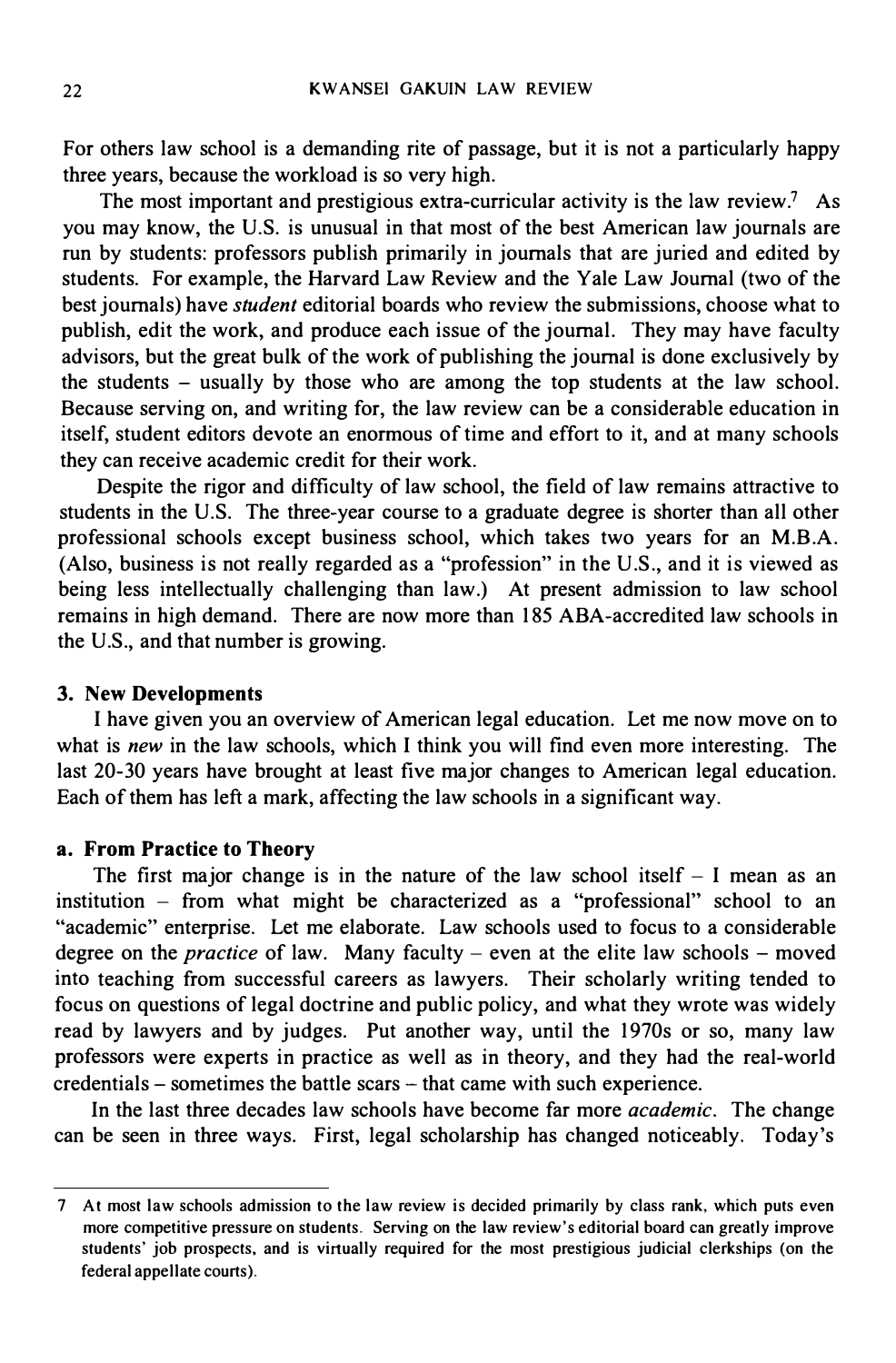legal academics write for a limited audience - primarily for each other. Their articles tend to be more theoretical than in the past, and much longer. 8 One indication of the change is that today – unlike 25 years ago – it is rare to find lawyers and judges who subscribe to law reviews or who read them on a regular basis. Second, the typical career path of a law professor has changed. As noted, many law professors used to come from the world of practice. Today most aspiring law teachers finish school, clerk for a year or two in a federal appellate court, work briefly for a law firm or government agency, and then move straight into teaching. In the current generation, most law faculty are hired for their potential contribution to legal theory, not for their proficiency as lawyers or for their professional success in the non-academic world. Third, what they teach has also changed. The number of courses offered has mushroomed. Many of these courses are seminars that focus on narrow, esoteric topics that relate to law only in tangential ways. These courses would have looked out of place in the course catalogue of a 1 950s law school.

The Michigan Law School is a good example. It is one of the so-called elite schools, meaning that it is ranked consistently among the very top U.S. law schools, and so it can be seen as something of a national trendsetter.<sup>9</sup> Michigan is a deeply academic institution. (Our last dean, who is now the president of the University of Michigan, never took the bar examination and never practiced law at all.) The Michigan Law School is famous for its interdisciplinary scholarship. The law faculty are sometimes called the "law and" faculty, because so many of the faculty have a law degree and a Ph.D. in another field. Some hold joint appointments in other University departments, and several have even chaired departments (history, sociology) while serving on the law faculty. A few professors have no law degree, but were recruited to the Law School because they wrote about the law from other fields. For example, one professor chaired the psychology department at both Yale and Stanford before coming to the Michigan Law School - she studies the psychology of juries. Another was a political theorist who now teaches full time in the Law School. The list goes on and on, with law faculty sharing appointments in law and literature, law and classics, law and philosophy, law and economics.10 Unlike in times past, many of these professors never practiced law at all, or barely practiced, before beginning their teaching careers.

This first major change  $-$  the shift away from the profession and toward the academy - has not gone unnoticed, and many lawyers and judges have expressed concern about it.<sup>11</sup> In the U.S., law graduates go directly from law school into the

<sup>8</sup> This trend may not be universally true, but the best schools lead the way, and this trend is most pronounced at the top schools.

<sup>9</sup> Michigan has a reputation for producing a disproportionate number of legal academics. More Michigan Law School graduates teach at other law schools than the graduates of any other law school in the country.

<sup>10</sup> One well-known Michigan law professor earned his Ph.D. in literature before getting his J.D. He teaches a unique course called Icelandic Blood Feuds. In recent years he has written wise and witty books on emotions - like humiliation and disgust- and at present he is writing about courage and cowardice.

II See Harry T. Edwards, The Growing Disjunction Between Legal Education and the Legal Profession, 91 Mich. L. Rev. 34 ( 1992).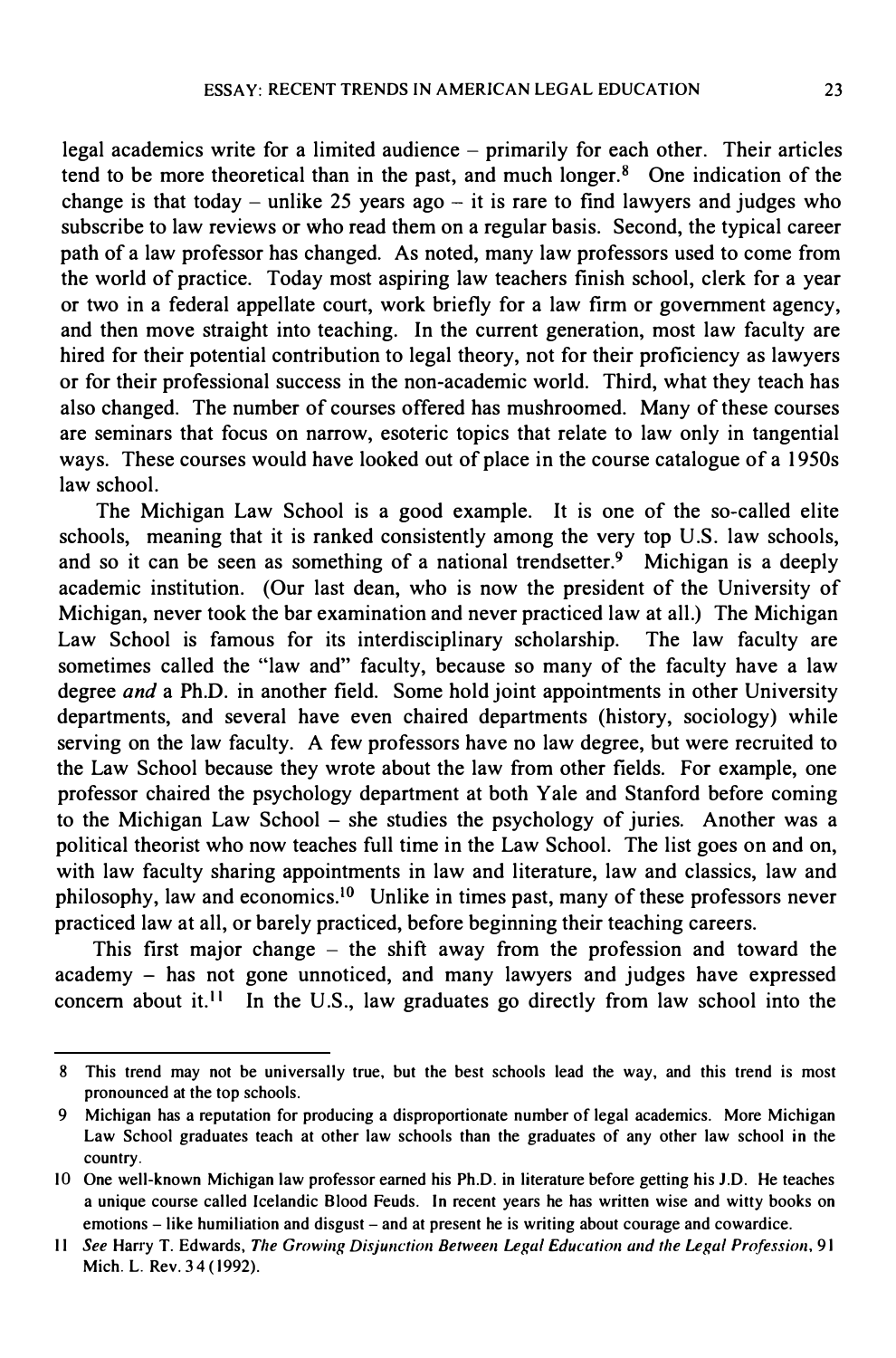profession: no further training is required (beyond passage of the bar examination). The ABA worries that although legal education is richer and deeper and broader than ever before, it may become so academic that students cannot get the training they need to practice law.<sup>12</sup> Indeed, American law schools may now be the only graduate schools in which the faculty train students for a profession that is really quite different from the faculty's own career choice, as legal academics. In virtually all other graduate schools, students learn to do the same work as their professors (or at least work that their professors have done in past, and may yet return to).<sup>13</sup>

The tilt toward theory has made the law schools stronger units within the university. In faculty scholarship (the research agenda), in the hiring policies, and in the teaching, the law schools have clearly moved closer to the central academic mission of the university. On the whole, this is probably a good thing, in my view. But the shift is significant, and if the trend continues, there could be legitimate concern that some schools have gone too far in the academic direction, to the disservice of the legal profession.

#### b. Clinical Law Programs

Luckily, at around the same time that the shift toward theory started, a second major change occurred in legal education. The second change was the rise of clinical law programs.

The 1960s were a period of great social unrest in the U.S. That decade saw many new social welfare programs, including initiatives to provide free legal services to the poor. The Ford Foundation funded a related project to develop a new law school curriculum that would make young lawyers less self-centered and self-interested, and more accountable to the needs of society. The Ford Foundation thus helped to launch clinical legal education.

Using medical education as a model, the idea behind clinical legal education was to give students some real-world training while the students were still in school. The clinics also sought to instill an ethic of public service. These were not new ideas  $-$  they had been written and talked about since the 1930s - but in the 1970s and 1980s they took root. The new attention to the practice of law dovetailed well with the rising new academic influence, because the clinics brought people to the faculty who actually had an interest in practicing law. Thus, at the same time that the regular faculty were becoming more academic, the law schools opened up the curriculum to permit more focus on professional skills. The clinical courses turned out to be hugely popular with students, and clinical law programs spread like wildfire. Today clinical faculty comprise a significant percentage of the faculty at most major law schools.

Again I will use my own school as an example. When I started teaching at Michigan in 1983, there only two members of the long-term faculty who taught in the

<sup>12</sup> Some of the big law firms used to do their own "in-house" training, but in the current competitive legal market, there is very little time or money for that sort of training, and many firms have stopped it.

<sup>13</sup> The U.S. system is not like Japan's and Europe's, where law is primarily an undergraduate field (with only a few graduate students taking advanced degrees in law, in order to teach and to do research in academic law).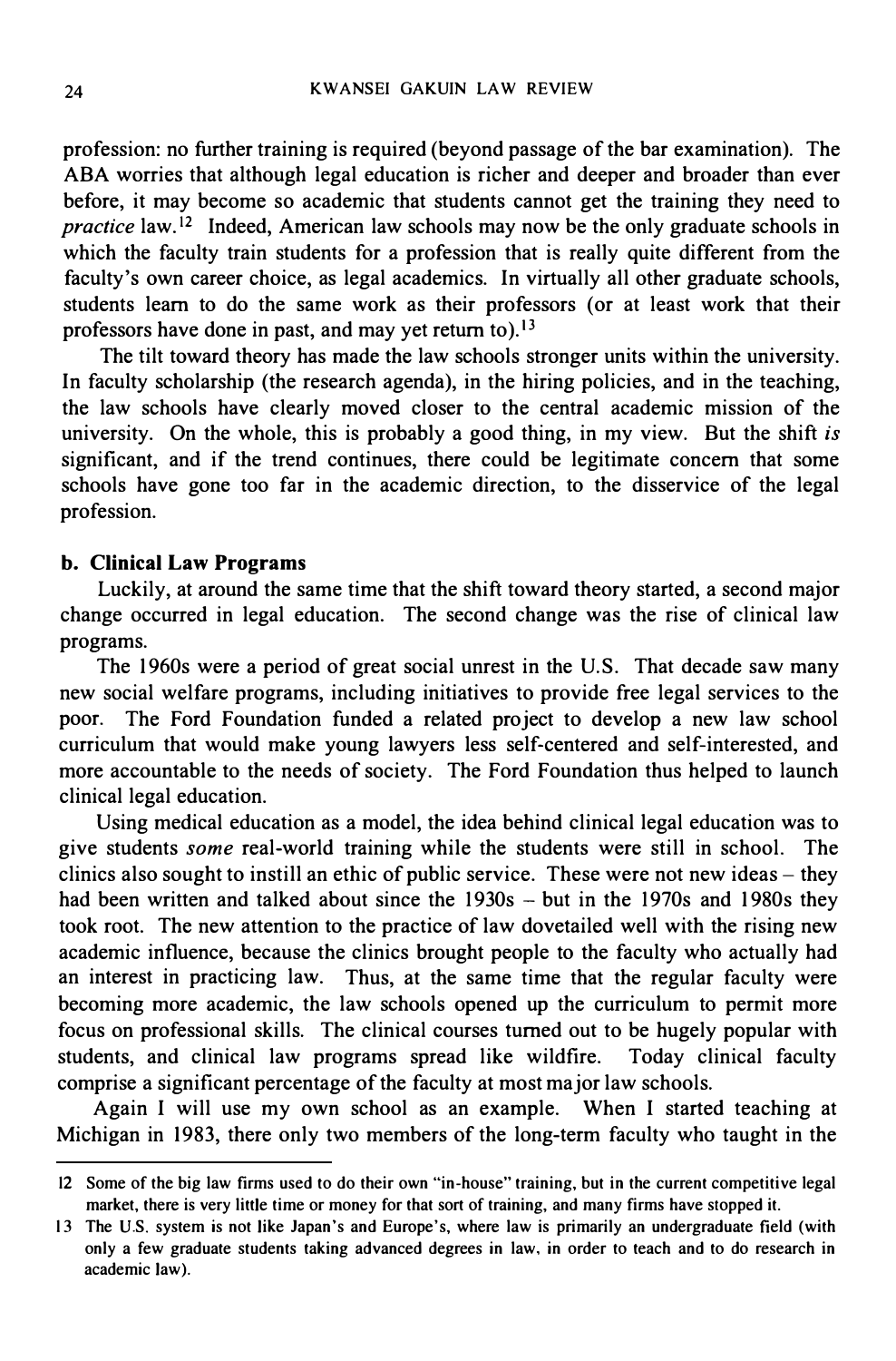clinical law programs. Today there are ten full-time permanent clinical positions, as well as several positions funded by grants or other outside money. Michigan opened its first clinic in 1969. Today it has five full-fledged programs, with a total budget of more than 1 .5 million dollars.

The typical clinical course is offered for seven credits, which amounts to about a half-time course load (a commitment of about 20 hours a week). In the clinic seminar students learn the substantive and procedural law necessary to represent their clients competently. In addition, using simulated problems they learn about client interviewing and counseling, negotiation, pretrial pleading and motions, and discovery. Many clinics include a series of intensive trial practice workshops, in which students rehearse all phases of the trial, from *voir dire* (questioning of the jury) to closing arguments, with special emphasis on the direct and cross examination of witnesses.

In addition to the readings, the coursework, and the simulations, students are assigned real cases from the clinic's ongoing caseload of open files. By court rule, students who work in law school clinics are permitted to represent clients as if the students were members of the bar, with the one exception that their work must be supervised by a licensed lawyer, usually a member of the clinical faculty.

Students in Michigan's clinics handle a full range of representation in real cases, on real problems, under faculty supervision. The students interview and counsel clients, file and defend lawsuits, negotiate with opposing counsel, conduct depositions and other discovery, argue motions in court, and try cases in bench and jury trials. The clinics also do all of their own appellate work, including appeals to the Michigan and U.S. Supreme Courts. In most clinics the goal is to put as much responsibility on the students as possible: the cases are theirs, not their supervisors'. The students are the ones who are in charge of the litigation.

The range of work is far greater than you might expect. The clinics do not handle only simple cases, because simple cases do not produce a wide enough spectrum of teaching material. Both the students and the faculty need a varied practice in order to maximize their learning from it. The goal is to develop their skills as lawyers, whether they are in the clinic for a single term (in the case of the students) or over a 35-year teaching career (in the case of the clinical faculty). As a result, cases can range from the simplest administrative hearing or housing case to complex class actions involving hundreds of clients, millions of dollars, and legal issues of first impression. My own students have done long jury trials in federal district courts (in which I barely said a word); they have assisted on death penalty appeals; they have won and settled cases for hundreds of thousands of dollars; they have challenged state law or policy and changed it.

Michigan's clinics are typical of clinical law programs nationwide. I will describe the programs briefly, to give you a feel for the kind of work they do.

I. The General Clinic represents indigent clients in civil litigation and defends accused persons in criminal cases. The civil caseload includes a mix of easy and hard cases, in the areas of housing law, family law, consumer law, tort and contract law, etc. The more complex cases tend to be the ones involving employment law (especially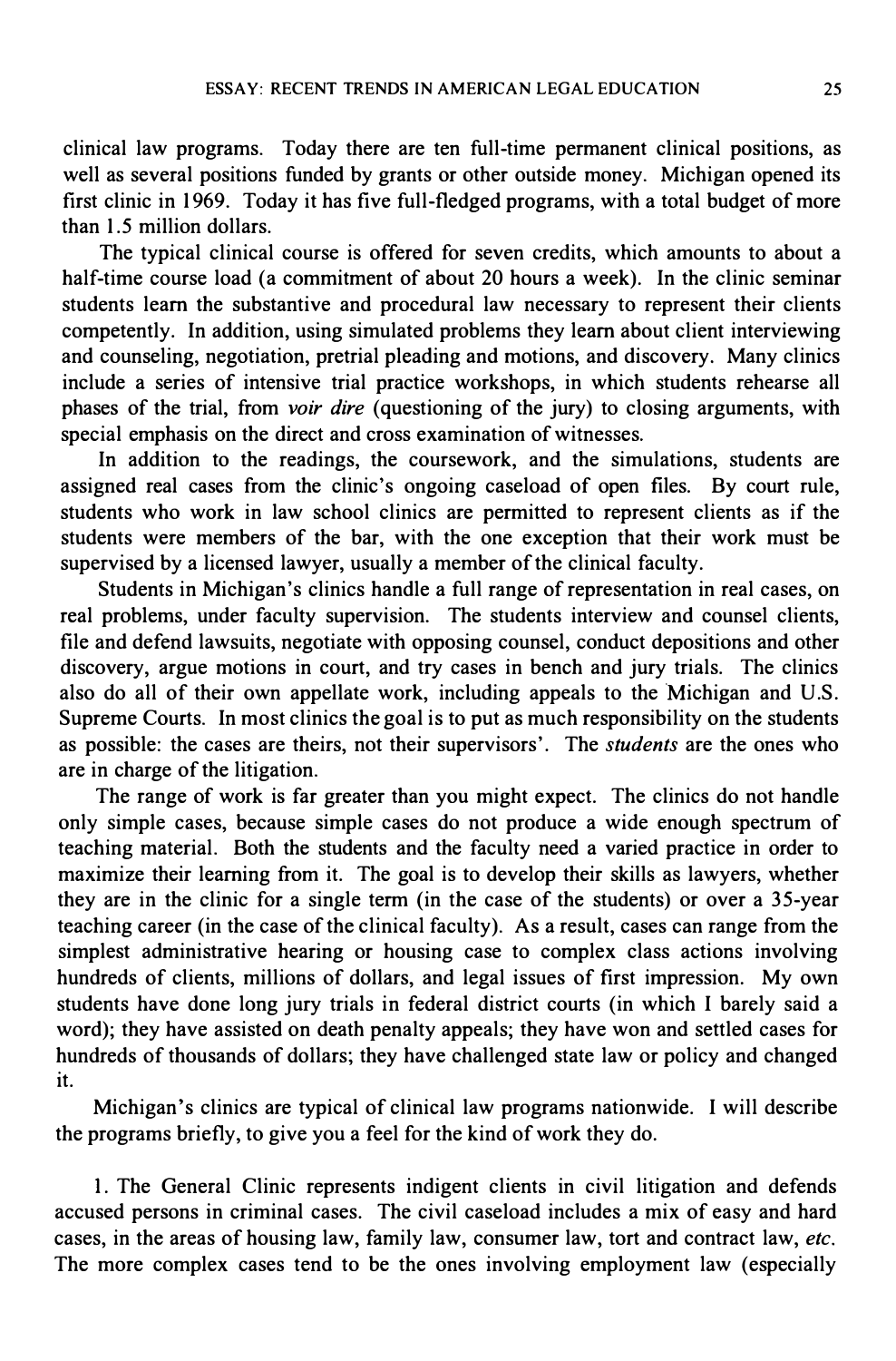discrimination and other wrongful discharge claims), immigration law, and prisoners' rights cases. The criminal docket includes misdemeanor trials, plus some postconviction felony appeals, and a few habeas corpus cases. The General Clinic also collaborates with state legal services offices, advocating for the rights of poor people in courts across the state.

2. The Child Advocacy Law Clinic handles child abuse and neglect cases. The clinic operates in a multi-county area, giving students the chance to see the juvenile court system from all sides. In some counties students serve as prosecutors, bringing actions to terminate the parental rights of abusive or neglectful parents. In other counties the students defend the parents, trying to prevent the termination of their rights and to re-unite the parents with their children (where appropriate). In still other counties the students are appointed by the court to represent the interests of the children, serving as guardians ad litem, that is, as lawyers for the children for the duration of the case. Students work with psychologists, social workers, and foster parents in the preparation of these cases. In the mid- 1990s students litigated a famous custody case that pitted the rights of adoptive parents against the rights of a natural father. The case garnered national press, and was featured on the covers of the major magazines Time and Newsweek.

3. The Legal Assistance for Urban Communities Clinic is a non-litigation clinic that does economic development work for poor communities in Detroit. Students represent non-profit groups (like churches and neighborhood organizations) who are trying to bring investment back into blighted urban areas. For example, students have worked on major housing projects, helping non-profit corporations to buy run-down or abandoned buildings. The non-profits convert the old buildings to new housing using governmentbacked low-interest loans to finance the reconstruction. The students put together the entire package – the financing, the bank loans, the necessary permits and approvals from all government agencies, the real estate purchase, the construction loans, etc. The clinic teaches students business, banking, real estate, and corporate finance law, at the same time that it gets them interested in helping indigent clients in the inner city.

4. The Environmental Law Clinic litigates environmental issues in a five-state region, focusing on water quality in the Great Lakes watershed. Students may challenge requests for discharge permits in administrative forums like the Environmental Protection Agency, or they may bring independent actions in federal court under federal laws like the Clean Water Act. In one case students helped with litigation against a big electric utility company. The company's "pump storage" generating plant caused massive fish kills when Lake Michigan water was pumped into a reservoir and then released to power the turbines. The settlement obligated the company to solve the problem, as well as to contribute millions of dollars to a state environmental fund. The Environmental Law Clinic is a joint project of the Law School and the National Wildlife Federation, a national environmental group.

5. The Criminal Appellate Clinic represents convicted felons in their appeals to the Michigan appellate courts. Students read the transcripts of the trials, research the law, and then write the briefs that go to the court of appeals or to the Michigan Supreme Court. (At present law students in Michigan are not permitted to argue in the courts of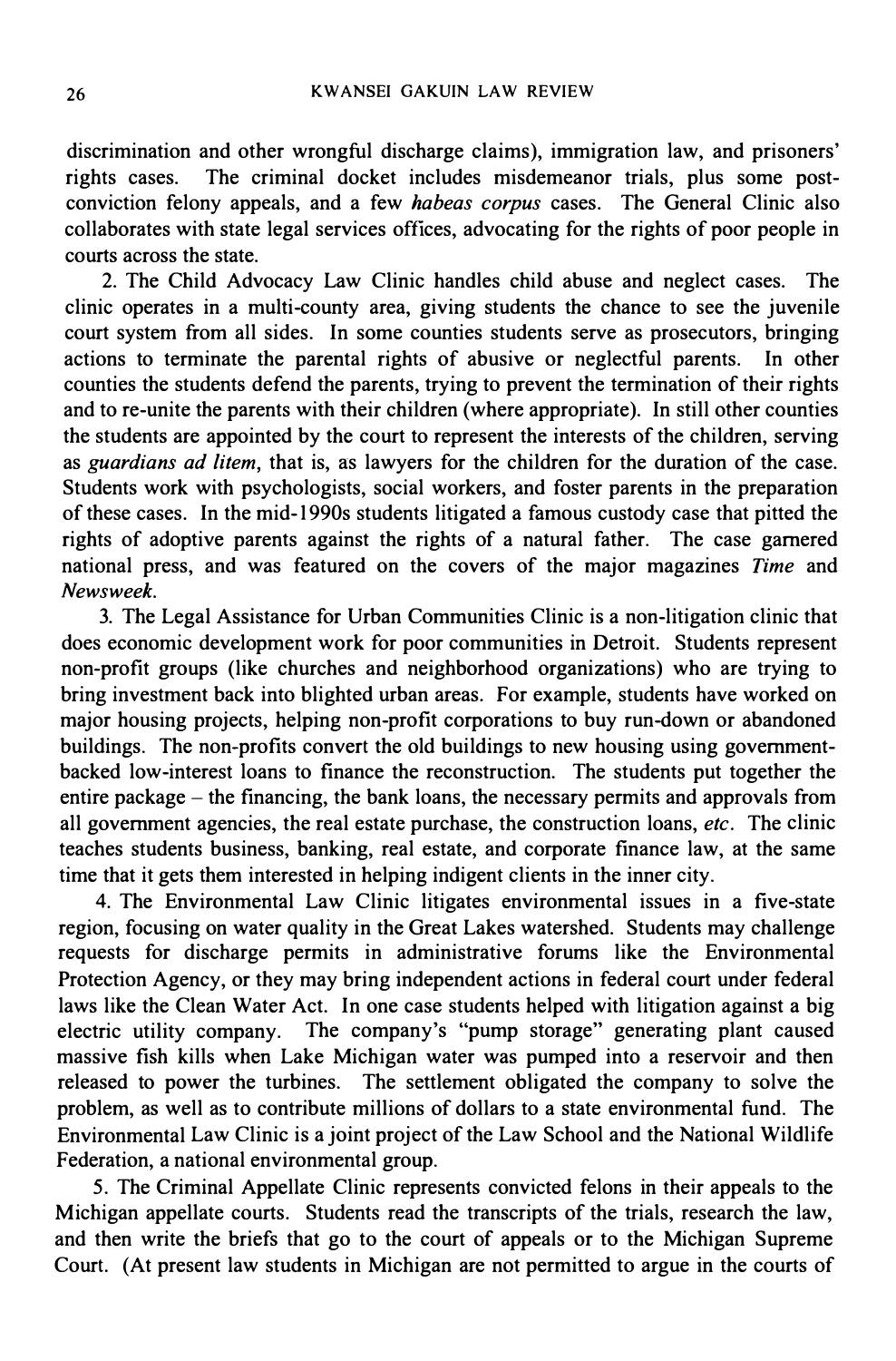appeal, although in some states, and in some federal circuits, students are allowed to make the oral arguments as well as to write the briefs.) The Criminal Appellate Clinic is a joint project of the Law School and the State Appellate Defender's Office, which supplies the supervising attorneys, who serve as adjunct clinical faculty for one or two years on a rotating basis.

The biggest difference between the clinical courses and the traditional academic courses is that in the clinics most of the learning is "hands-on"  $-$  it is learning by doing. In almost every clinic class students will be called upon to perform in some way, or will be required to work as part of a team to solve a legal problem or a question of litigation strategy. Often the students' work is videotaped for faculty review. The clinics are also an ideal way to teach legal ethics. The students have a stake in the outcome of their cases, and they must take full responsibility for the ethical decisions they make. {I would argue that ethical issues cannot be taught in academic classrooms, because what makes an ethical decision hard is that the moral choice is real, not hypothetical. In hypothetical situations we can all be virtuous; the ethical problem is only a problem when it has consequences.)

Not surprisingly, the sign-ups for clinical courses tend to be very high, and many of them are over-subscribed. Students love the clinics, because in them they get their first real taste of lawyering. The law comes alive for them, especially compared to the drier academic fare offered elsewhere in the law school. For a teacher, the clinics are a wonderful place to work, because the students are so motivated. Class attendance is mandatory (unlike other courses in the Law School), but students do not complain, and they come to class prepared, knowing that they will be working on their feet almost every day. The students who are enrolled in the clinics take more interest in their academic classes as well. Those classes, too, seem more connected to the world of practice - a world that the students could only imagine before, but that now, in a small way, they have entered through the door of the clinic.

The one drawback to clinical courses is that they are expensive: teachers work with students on an 8-1 ratio, as compared to the 80-1 ratio that is possible in a typical lecture hall. Some of that cost can be offset by cooperative arrangements with outside agencies (like the National Wildlife Federation and the State Appellate Defender's Office). Grant funding for clinics is also sometimes available, both from public agencies (like the U.S. Department of Education) and from private sponsors (like the Kellogg Foundation). Some clinics also help to defray their own costs by charging nominal fees to clients, or by winning attorneys' fees in the clinic's litigation. But clinical law programs are now a familiar sight at American law schools, despite their cost, and if the trend continues, they will keep growing.

#### c. Legal Writing Courses

The third change in American legal education is the new interest in legal writing. Law schools used to pay little attention to writing, and law graduates were notoriously poor writers. American lawyers and judges seemed to take perverse pleasure in making the law dense, complicated, and mystical – something beyond the understanding of ordinary human beings (untrained in the law). But in the last few decades the public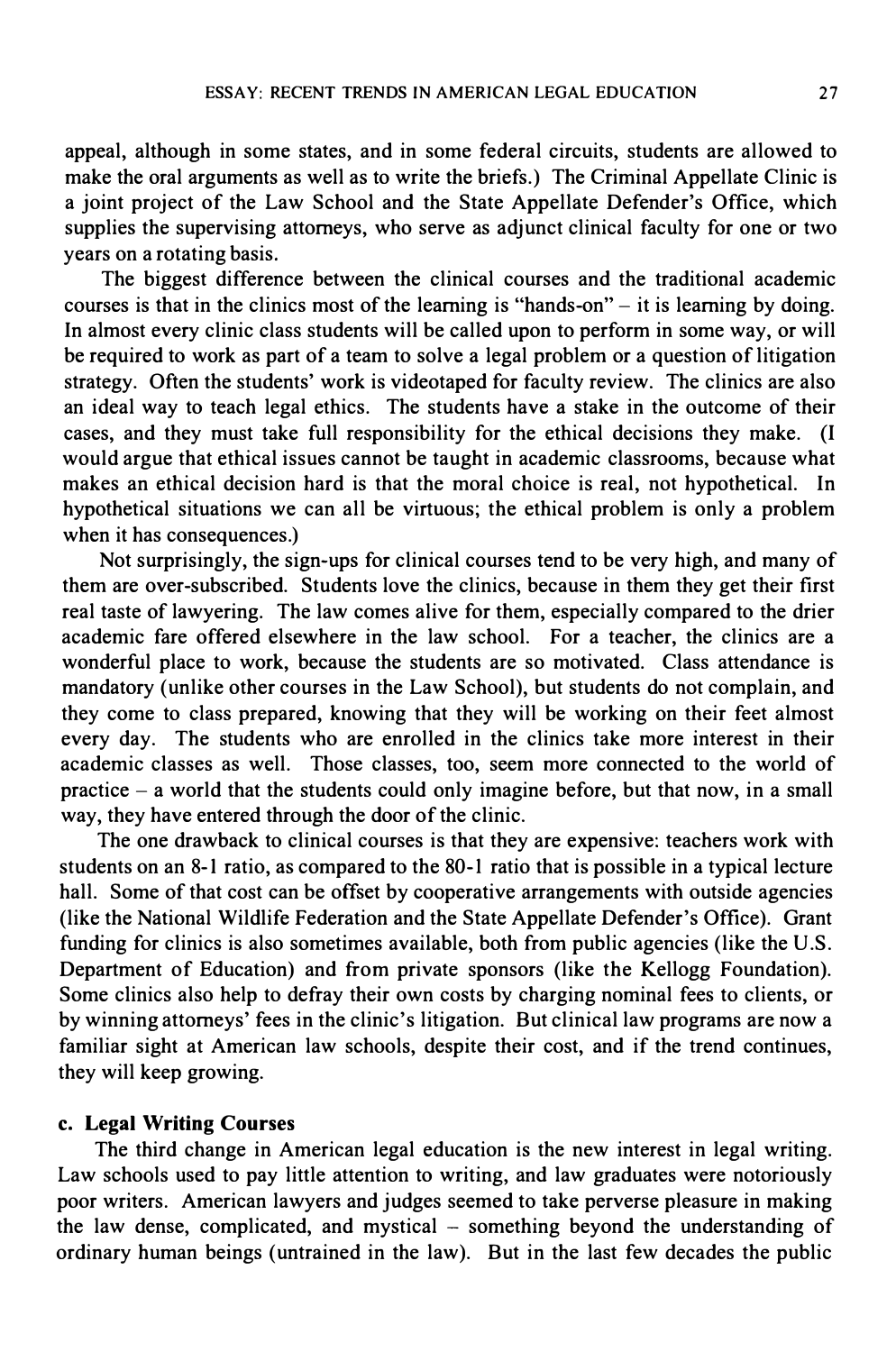attitude has changed. New consumer protection laws required businesses and insurance companies to write their contracts in "plain English" that any reasonably literate person could understand. The old legal forms, often derived from the centuries-old writs of England, were finally abandoned.

The law schools responded first with low-budget legal writing courses, often taught by adjuncts who were practicing lawyers, but who had no special skill either as legal writers or as teachers. Not any more: today, at schools like Michigan there is a rigorous first-year writing curriculum, staffed by legal practice professors who are full-time members of the faculty. At some law schools there is now a separate track within the faculty devoted to the teaching of legal writing. Although most of these professors are not permanent and are paid less than the academic faculty, they are nevertheless earning increasing recognition, and their programs operate with far bigger budgets than was true in the past. The Michigan Law School now has eight legal practice professors, on multiyear contracts.

The legal writing course is required in addition to the five core courses of the firstyear curriculum. Students are taught the basics of good writing. Every week they hand in written assignments. Over a semester they must draft opinion letters, retainer agreements, research memoranda, trial and appellate briefs, settlement documents, etc. The same as in clinical courses, in legal writing courses the students get to apply some of the theory from their first-year academic courses, while learning to write clearly, simply, and directly.

#### d. The Students and the Profession

The fourth dramatic change in legal education is really a reflection of a broader change in American culture - one that affects all American institutions, not just the legal profession or legal education. This change, of course, is the huge numbers of women and minorities who have entered the American workforce. The change is most noticeable at the front end  $-$  in the law schools  $-$  where the future lawyers take their first step into the profession.

Until 1960, there were hardly any women in U.S. law schools. Women made up just 3.5 percent of all law students. Today, women comprise about 45 percent of entering law school classes, and the percentage is still rising. (At some undergraduate colleges women now make up 50-60 percent of the entering classes, in all fields of study.) The figures for minorities are also rising, though not as quickly. Until 1 960, the law schools were almost exclusively white (Caucasian). That is no longer the case. The number of people of color (African Americans, Asian Americans, Hispanic Americans, Native Americans) has steadily increased. The percentages vary in different parts of the country, but at the Michigan Law School minorities now comprise about 15 percent of every class. (That is a fairly low figure compared to some regions of the country. On the east and west coasts, for example, where America's minority populations are concentrated, the percentage of minority students at law schools can run to higher than 25 percent.)

From my perspective, this is all very good news. The change in the composition of the class has changed the dynamic of the classroom. When all students were white and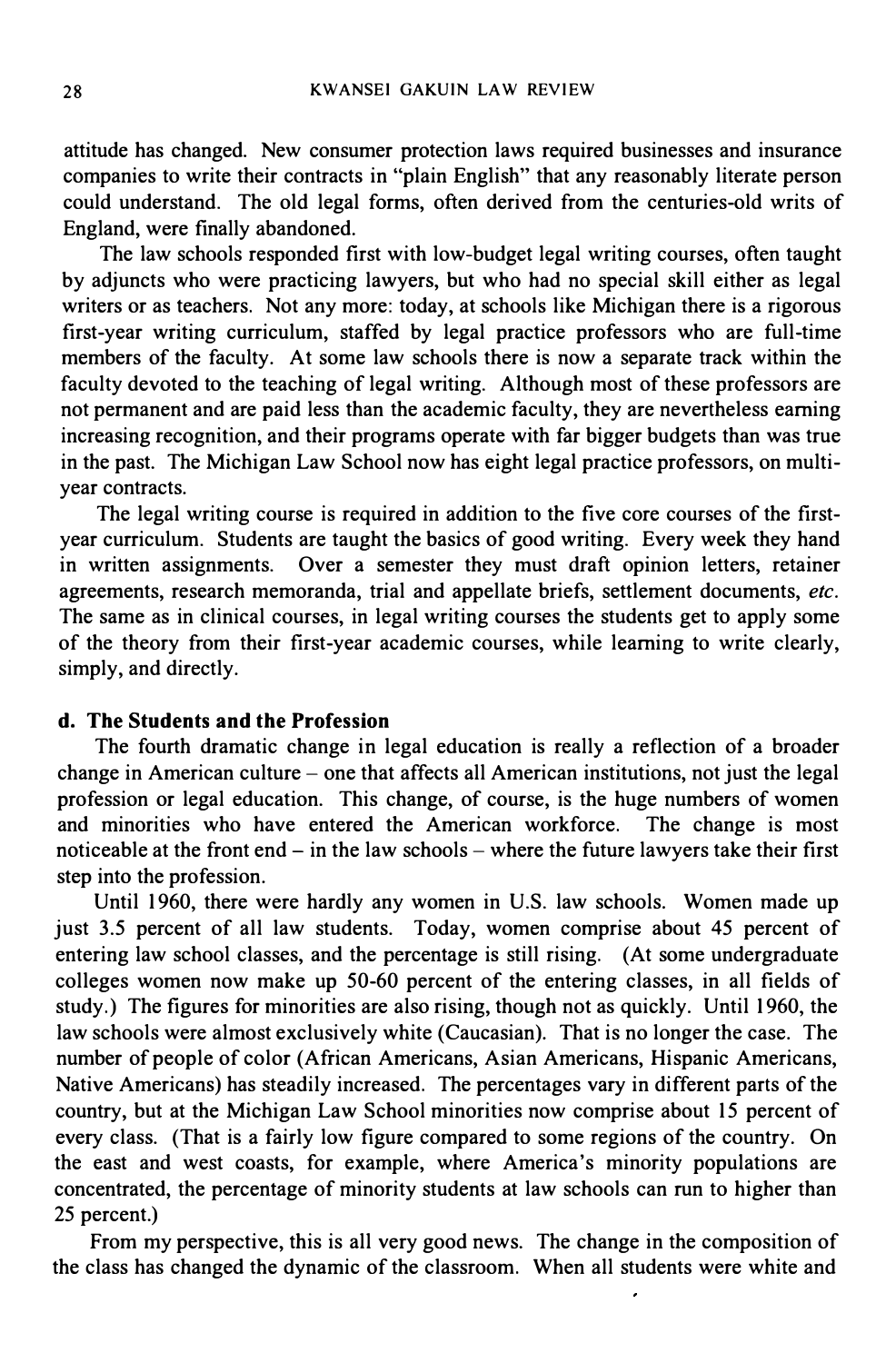male, their values and perspectives tended to be relatively similar. That is no longer true. The life experience of women and minorities can be quite different from the life experience of white men, and so the new students are more likely to challenge the underlying assumptions and values inherent in the legal system (that was mostly built by and for men). My own classes are now more challenging and more wide-ranging  $$ though they are also sometimes more contentious - than when I began teaching 18 years ago.

The changes in the student body, and in the culture generally, have pushed the law schools to diversify their faculties. In this context "diversity" means women and minorities.

Women and minority students need and want role models on the faculty, and so the law schools are now competing with each other to attract the very best women and minorities to their faculties. Some of these new teachers have academic interests that are quite different from the white male law professors who dominated the faculty in the past. The new teachers have created new fields of inquiry. Feminist legal theory and critical race theory are two examples of new disciplines within the law; both make intellectual critiques of institutions and legal norms, from the perspective of gender and race. These new scholars do not see the law as being "value neutral," but instead they view it as inseparable from Western culture, which has a long history of oppression and exclusion of women and minorities.

At Michigan the women students are doing very well, often taking home the highest academic prizes. This year a pair of women won the prestigious award for brief-writing and appellate advocacy, defeating every other team that entered the annual moot court competition. Last year two black students won the same competition. The legal profession may not be fully integrated by women and minorities for another generation or two, but based on who is attending law school today, the change appears to be inevitable.

#### e. The Cost of Law School

The fifth major change in legal education is the rising cost. At the elite law schools, tuition, room, and board, now cost more than \$30,000 a year. It is common for students to graduate with \$50,000 (or more) in debt, in the form of private, government, or school-financed loans. (A few years ago I had two law students who were married to each other. Between the two of them, this couple finished law school with total of \$1 20,000 in undergraduate and graduate debt.) The higher debt load is the twin result of rising costs and the elimination of many government grant programs; students must now borrow part of what the government used to cover for them.

The high cost of law school creates changes in the legal job market, as you might expect. Students who in the past would have preferred careers in government or in public interest law offices cannot afford those (lower paying) jobs, if they must begin to repay their student loans immediately after graduation. Their debt load forces them, in effect, to accept the highest paying jobs, in the private sector. In tum the increased competition for those jobs drives up the private-sector salaries, and works as a counterweight to the schools' efforts to educate their students about the value of public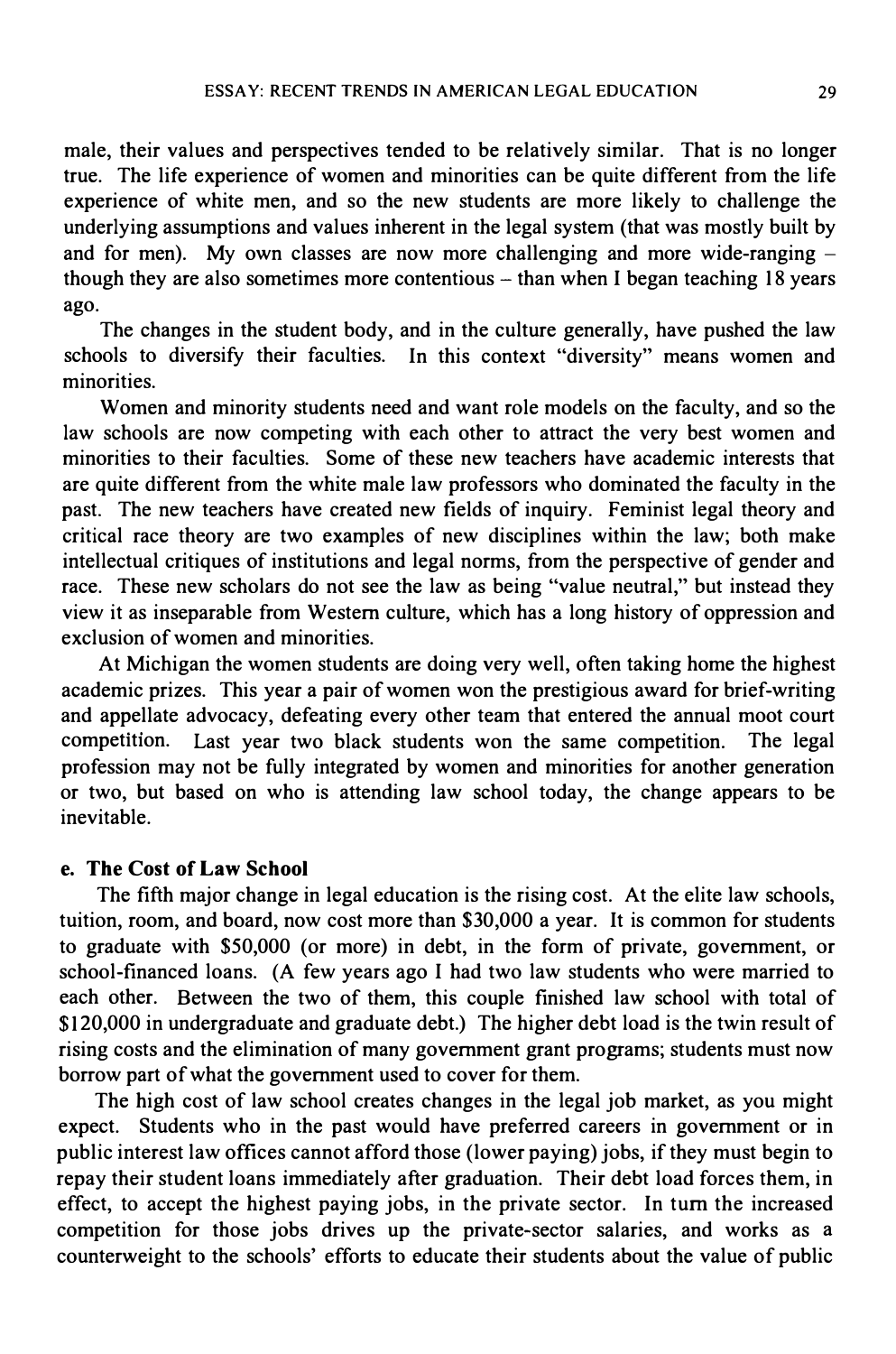service and the importance of job satisfaction (other than money). The same market forces increase the wage disparity between private and public employment, creating a spiral effect.

The law schools have responded to the funding problem in several ways. Some have offered creative new debt management programs, spreading out loan payments over a longer period of time. Others forgive or defer loan payments to those students who choose public interest careers, precisely to prevent all students from having to work for private firms or large corporations. But the problem remains intractable. <sup>14</sup>

The higher costs have forced law schools to alter the way they raise funds. Most schools used to have relatively small development offices, whose job it was to conduct the annual campaign for alumni support. Success was often measured in terms of the percentage of graduates who donated to the fund, as much as the bottom line (the total dollars generated). In the last 15 years the law schools' approach to fund-raising has changed radically. The development office staffs doubled, then trebled, and their budgets took off. (The same thing is true in all units of the university, not just at the law schools.) With fewer public dollars available for education, and with costs soaring, the schools have aggressively sought support from their own graduates, targeting those who are able to give the most. Law school development offices now spend most of their time trying to garner major gifts.

For example, from 1991-98 the University of Michigan conducted a Universitywide capital campaign. In that time the Law School's goal was to raise \$75 million in private gifts, pledges, and annual alumni giving. By the end of the campaign, the Law School had in fact raised over \$90 million in seven years, most of it in the form of major gifts. Even at a public university like Michigan, the level of state support has fallen so  $low$  – relative to the rising costs – that the Law School must rely primarily on private support in order to compete with the vast endowments of the wealthy private schools like Harvard, Yale, and Stanford.

The change in funding has had one other incidental but important effect on legal education. Until the 1970s, the dean of a law school customarily served for many years -sometimes a decade or more. A successful long-term dean was an academic leader, a figurehead, and also a kind of spiritual leader or shepherd for the students and faculty. The dean devoted most of his or her time to internal law school and university affairs, and he or she often had time to teach, and even to publish, while serving as dean. In many ways a dean could put his or her stamp on the school, and give it a unique character.

That too has changed. Today most deans spend an enormous amount of time on the road, fundraising. They work closely with the development office, arranging trips to meet with alumni, and generating enthusiastic support for the school. By the late 1990s the tenure of a dean had dropped below five years, in part because the job is so taxing. The job is now so outwardly focused that the dean is less an academic and community

<sup>14</sup> There is a considerable difference in cost between what the top law schools charge and what the bottom law schools charge. Some state universities offer an excellent value to in-state students, whose tuition is supported by state tax dollars.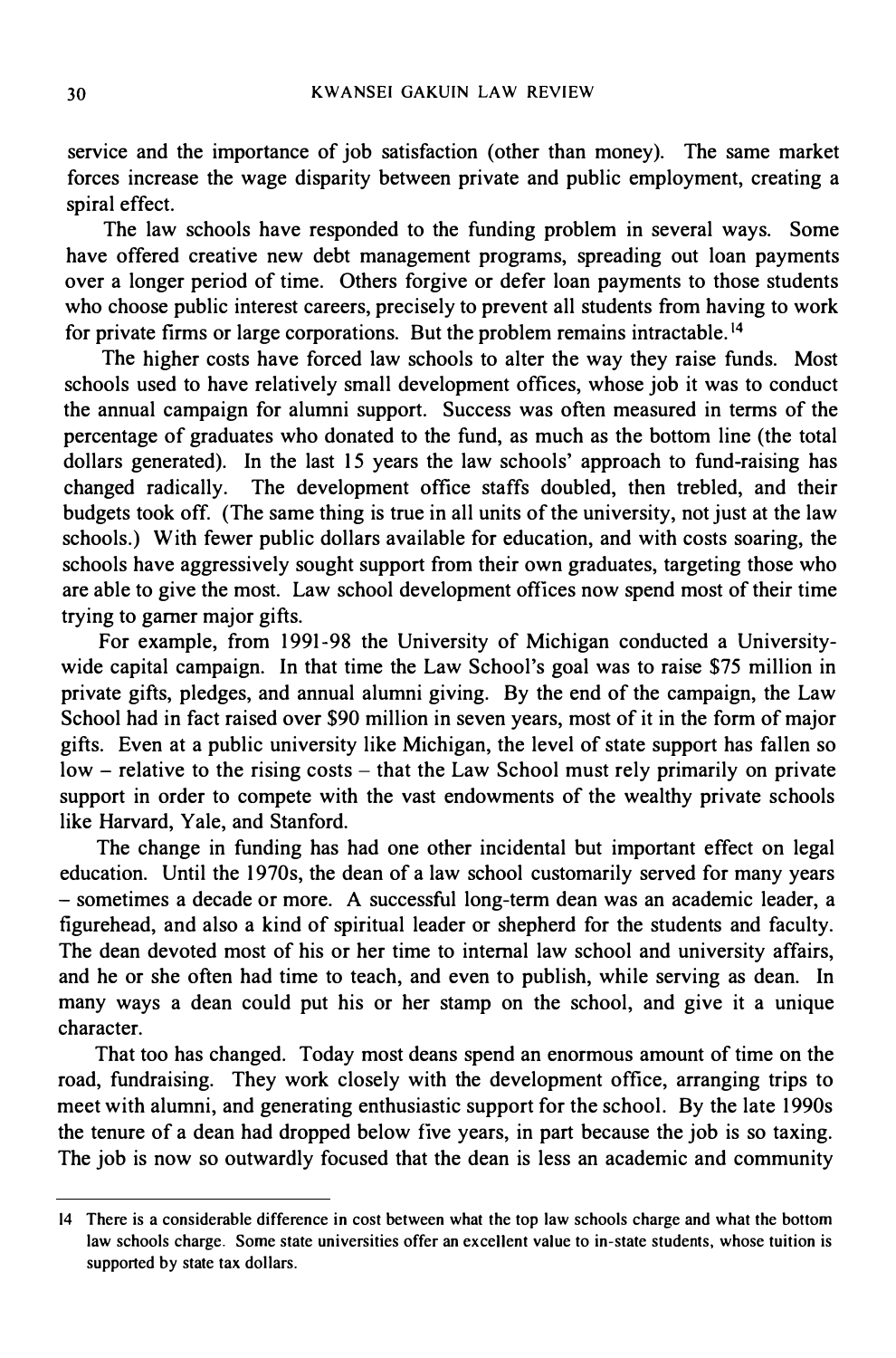leader and more and more a fiscal specialist, concerned with balancing the budget, and fundraising.

#### 4. Problems in Legal Education

I will close with a description of some of the problems facing U.S. law schools. Ironically, many of the problems stem from changes in American laws (or in constitutional interpretations), and thus they affect most features of American life, including the workplace, and not only the nation's schools.

#### a. Disability Law

New federal statutes have created important rights for the disabled. These new laws apply to large employers and to state agencies and institutions. For example, most new buildings must be wheelchair accessible, and some old buildings must be renovated to permit reasonable access as well. Blind and deaf students must be provided with interpreters or computer equipment so that they can keep up with their peers. And the term "disability" is not limited to physical handicaps. Accordingly, schools must accommodate students with mental or emotional disorders, if the students are otherwise capable of doing the work. For example, a student with a documented reading disorder (like dyslexia) may require extra time on his or her exam, and a student with an attention deficit disorder (ADD) may require a quiet room.

Laws like the Americans with Disabilities Act have a laudable purpose, and they grant rights to people who were long excluded from mainstream American life. But these laws are costly to implement. They also raise interesting issues about what skills are required to practice law. Must a lawyer process information quickly to be successful? (The answer may depend on what kind of law the person practices.) Can a physically handicapped lawyer succeed in the courtroom? (Yes, some of the very best trial lawyers are handicapped people.) Should a person with panic disorder be given extra time on the bar exam, because he or she is unable to function in high-stress situations? (The answer to this question may be decided by litigation.) What is certain is that these new laws have generated, and will generate, a lot of lawsuits, both by workers and by students, who seek an accommodation for their disability or handicap. Compliance with the new laws consumes faculty and administrative time. Every denial of a request for an accommodation runs the risk that the denial will provoke a lawsuit.

#### b. Age Discrimination

Another recent federal law forbids age discrimination (except, for example, in police departments or airplane cockpits, where youth, strength, or reaction time would be critical to the performance of the job). But it is hard to argue that law professors must be young, strong, or agile. The new law applies to public entities, which means that at public law schools like Michigan the time-honored policy of mandatory retirement from teaching is no longer enforceable. In theory, a senior professor could keep teaching, year after year, as long as he or she were able, and there would be nothing the dean could do about it. In practice, most members of the faculty are delighted to stop teaching by age 65, even if their research and writing continue full tilt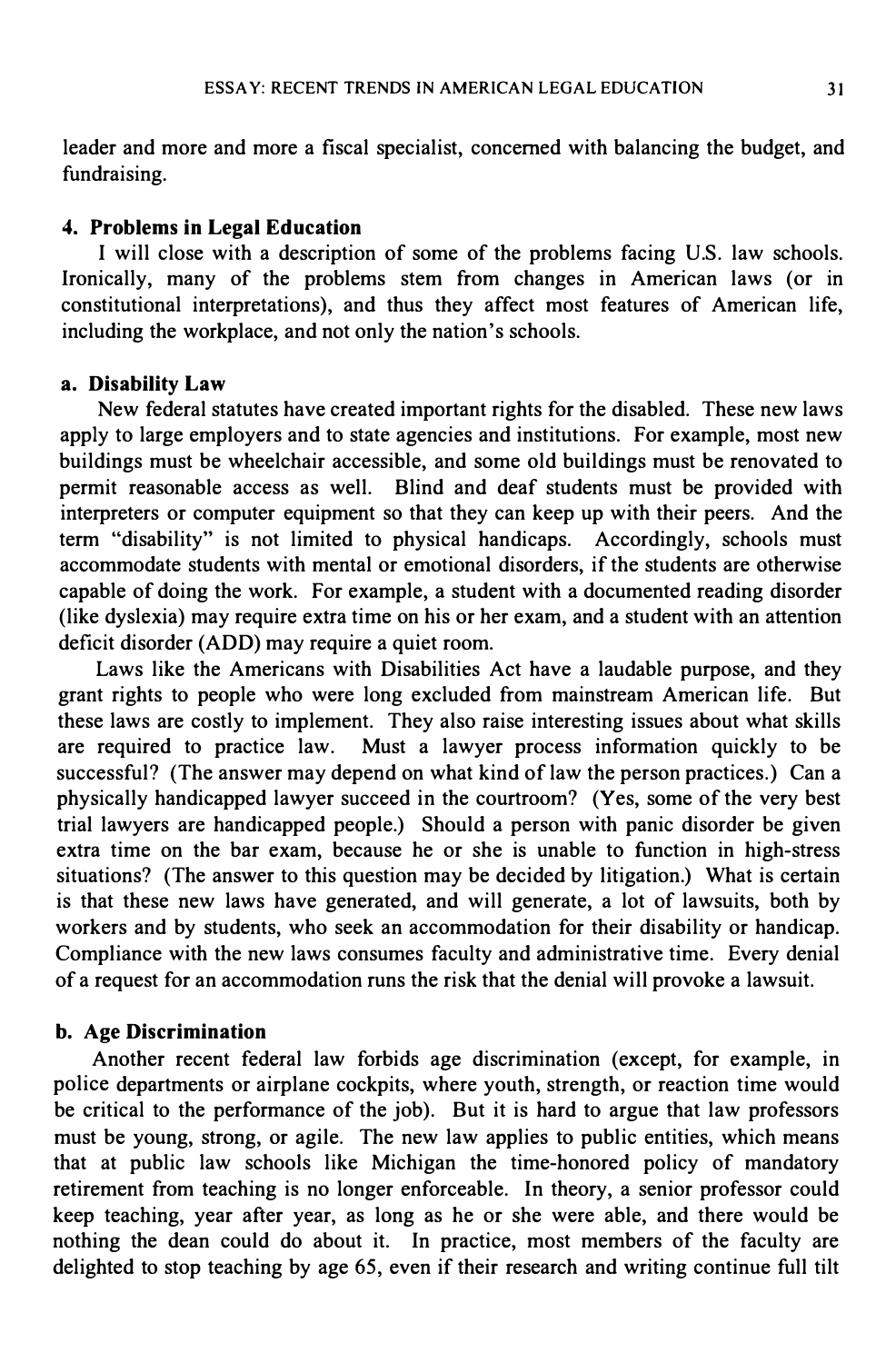into their *emeritus* years. But a test case could occur  $-$  all it will take is a stubborn professor with a young heart (or a professor desperately in need of a full salary past the age of 65).15

#### c. Race Discrimination and Affirmative Action

Discrimination on the basis of race has been illegal in the U.S. almost since slavery was abolished in the nineteenth century. It has persisted nonetheless. For many years the laws either were not enforced or they were circumvented with legal fictions like the doctrine of "separate but equal." After the 1940s and 1950s, however, enforcement of the civil rights laws increased, and in the 1960s new laws were passed where the old ones did not work.

Discrimination laws raise interesting questions of remedies. For example, if a police department has a history of failing to hire African-Americans, one remedy is the preferential hiring of blacks, until a semblance of racial balance with the community is achieved. But such a remedy means that some (statistically) less-qualified blacks may take the open slots ahead of some (statistically) better-qualified whites. Such preferential policies are called "affirmative action" and they are permitted on the theory that they are necessary to overcome the harm of past discrimination. (In the U.S. some of the anti-discrimination laws apply not only to race, but also to age, to gender, and to religious and sexual preferences.)

Thus, using the doctrine of affirmative action, law schools could admit women and minorities whose law school entrance exam scores or college grade point averages were slightly below the scores or GPAs of some white male students. The preference would make up for the fact that the women and minorities were mostly excluded until recent times, in part for discriminatory reasons. Affirmative action gives people a chance they otherwise would not have, namely, admission ahead of other qualified majority candidates, to make up for the years of past discrimination, and to change quickly the composition of the group.

But today in the U.S. many conservatives argue that the effects of past discrimination are no longer evident, that racial and gender balance has been achieved in many settings, and that therefore everyone should have to compete on exactly the same basis. They argue that to allow affirmative action  $-$  to give preferences  $-$  now amounts to "reverse discrimination" against white males, who have become a legally disadvantaged class themselves. For a while this debate was largely academic, but in the last decade conservative groups have taken their arguments to the courts. They have filed a series of high-profile lawsuits on behalf of people who were denied a job or admission to school, alleging that someone less qualified took the plaintiff's place (at work or at a school) because of affirmative action policies that are no longer needed. The relief they seek is the job, or admission to the school, money damages, and an injunction forbidding the use of affirmative action policies. As the U.S. Supreme Court

IS In the fall of 1 999 the U.S. Supreme Court heard arguments in a similar case, arising out of Florida. The state argued that Congress exceeded its power over the states in passing the federal age discrimination law, and that there fore the state need not obey the law. The High Court decided the case in the state's favor in early 2000. See Kimel v. Florida Bd. of Regents, 528 U.S. 62 (2000).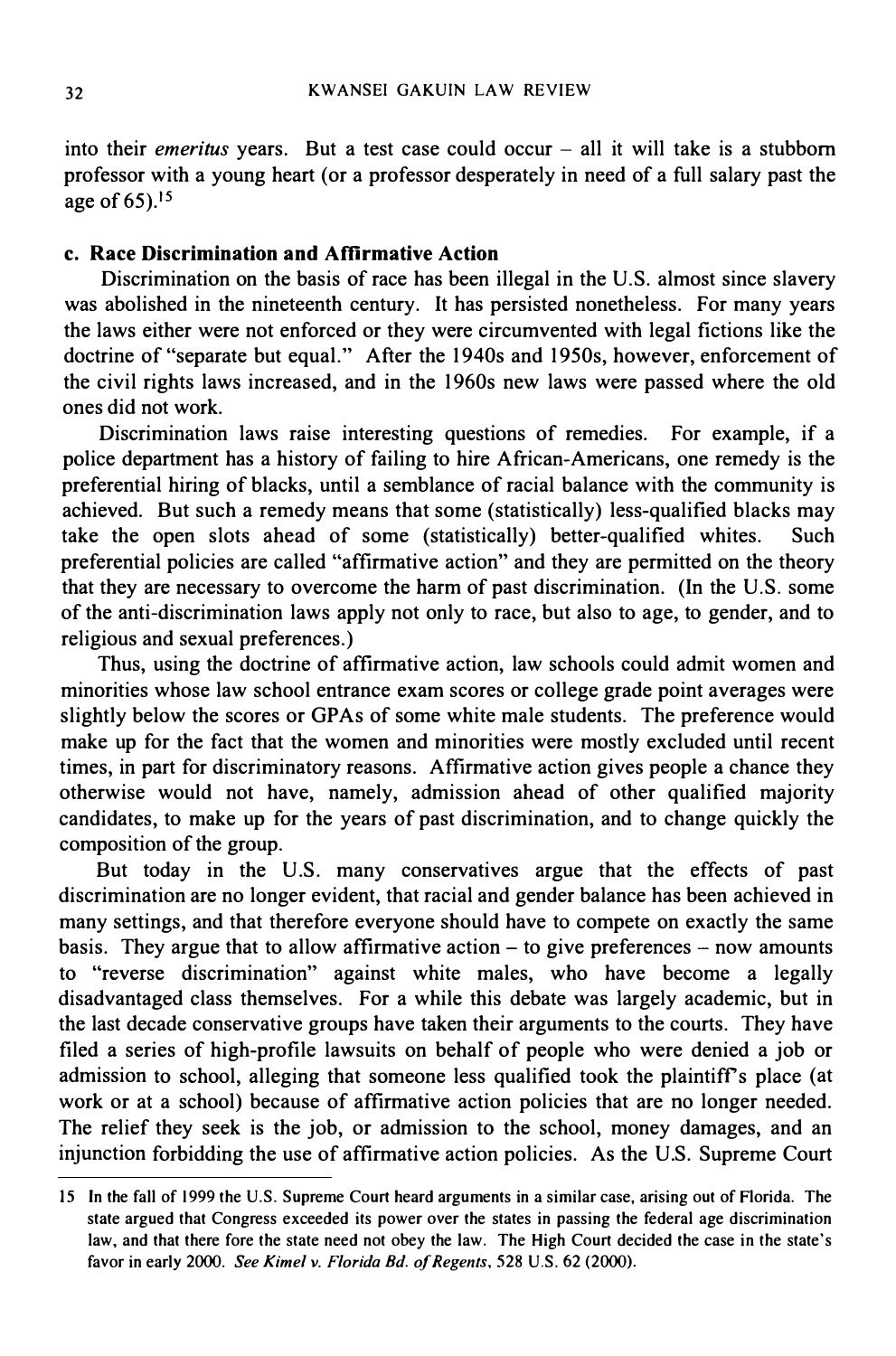has gotten more and more conservative in the last two decades, these arguments have begun to be accepted by the lower courts.

It happens that two important pending test cases involve the University of Michigan. Right now the University is the subject of two lawsuits brought by a conservative foundation, challenging both the University's and the Law School's admissions policies. The plaintiffs' claim is that by admitting minority students whose test scores or undergraduate grades were lower than the scores or grades of some white students who were denied admission, the Law School and the University engaged in impermissible "reverse discrimination." To defend the cases, the University has hired a Washington, D.C. law firm, and before the cases are over the University will spend millions of dollars in defense costs. For the senior administrators and the admissions departments, the lawsuits are an ever-present part of their jobs. The named defendants include the president of the University, the dean of the Law School, and many of the admissions officers. The Law School case went to trial during the 2000-2001 academic year, and the plaintiffs prevailed. Both cases are now on appeal to the U.S. Court of Appeals for the Sixth Circuit. Many lawyers and commentators believe that the cases will wind up in the U.S. Supreme Court.

The University's defense is a straightforward one. It asserts that "diversity" of the student body is a good thing in and of itself, regardless of whether or not the effects of past discrimination remain. The University argues that without preferences  $-$  and not  $\frac{1}{x}$  iust racial preferences – diversity would be lost. Accordingly, the University says that it can use a wide array of tools to achieve the goal of a blended academic community. For example, if it wants a top-ranked athletic department, it can recruit and admit some students whose board scores or GPAs are lower than the scores of some rejected applicants, because the school places a special value on the students' athletic prowess. The children of alumni have long been given similar preferences, in part to foster familial allegiance to the school, which in turn can result in increased financial support. At public schools like Michigan, in-state students get preferential treatment, which means that some in-state students are admitted ahead of out-of-state students with higher board scores or grades. Here the University has twin goals: to serve the children of instate taxpayers who pay for part of the cost of public education, and to expose students to classmates who come from all around the nation, and not just from Michigan.

The University argues that there is little difference between racial affirmative action and all other sorts of preferences, and that in making admissions decisions the University must be free to set its own priorities and values, and not be limited to measures dictated by the plaintiffs (or by the courts). The University also points out that the so-called "objective" measures like board scores and GPAs are notoriously untrustworthy. Many standardized tests have been found to have built-in biases that disfavor minority test-takers, and grade point averages fluctuate from college to college and cannot easily be standardized (across colleges) with any degree of accuracy.

The stakes in these test cases are high, because without preferential policies the student body would be very different. Based on data from California, where affirmative action was abolished by a referendum of the voters two years ago, it is certain that far fewer blacks, Hispanics, and Native Americans, and possibly fewer Asians as well,